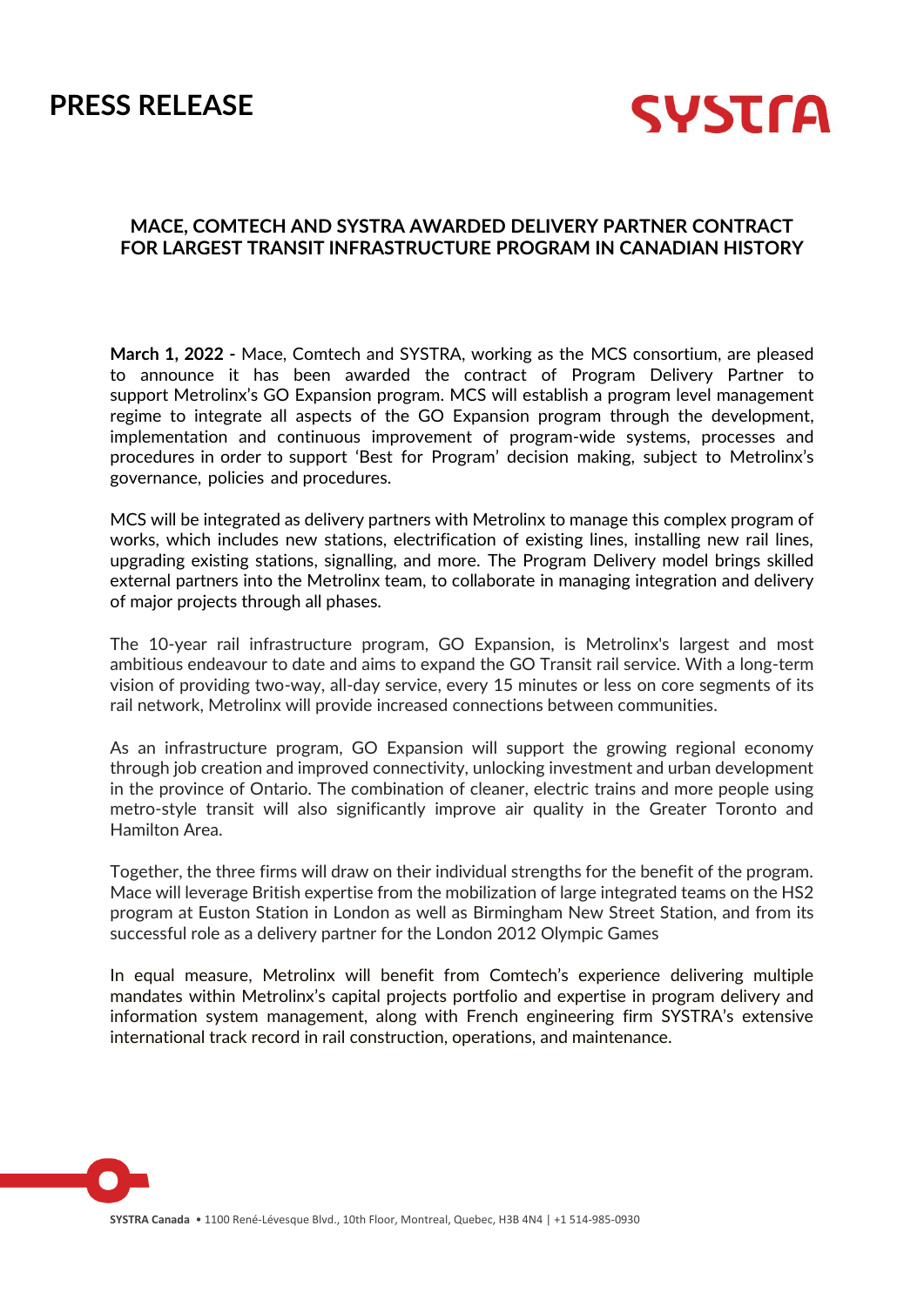## **Dave Spagnolo, CEO of SYSTRA Canada**

"We are delighted to be part of this Metrolinx project with our partners Mace and Comtech. As an international engineering firm with extensive experience in transportation systems and a strong presence in Canada, we are proud to be part of the team that will deliver this ambitious project for Metrolinx. Together, we will combine expertise, innovation and a focus on user needs to provide the Greater Toronto and Hamilton Area with the most sustainable infrastructure possible."

#### **Jason Millett, CEO of Consultancy, Mace**

"We are delighted to be awarded the PDP contract with our partners SYSTRA and Comtech. This is a truly transformative program of huge global significance to Mace Consult, as we continue to grow our infrastructure offering in North America in line with our 2026 business strategy.

By combining Mace's extensive delivery partner expertise with SYSTRA's local and international rail technical expertise, and Comtech's in-depth local project and program management knowledge, we are creating a winning formula for delivering on Metrolinx's vision. We look forward to supporting the delivery and being part of a journey that will leave a world-class legacy in Canada."

#### **Andrew Philip, Executive Vice President, Transportation & Infrastructure, Comtech Group**

"We are excited to be extending Comtech's long-standing commitment to Metrolinx delivering this program alongside our partners Mace and SYSTRA. Our team's combined expertise in integrated program delivery, project controls, and rail technology will support Metrolinx as they embrace this new partner delivery model."

# **Stephanie Davies, Executive Vice President GO Expansion, Capital Projects Group, Metrolinx**

"Metrolinx is continuing to unlock regional growth through investment in the GO Expansion program. We look forward to working with MCS as our program delivery partner to oversee and coordinate all station and corridor work, integrating multiple GO Expansion projects for more seamless management and delivery of infrastructure upgrades and new construction. The complex work being delivered throughout our network will be tied together to create greater value for current and future riders, and deliver on our promise of a more connected, more sustainable GTHA."